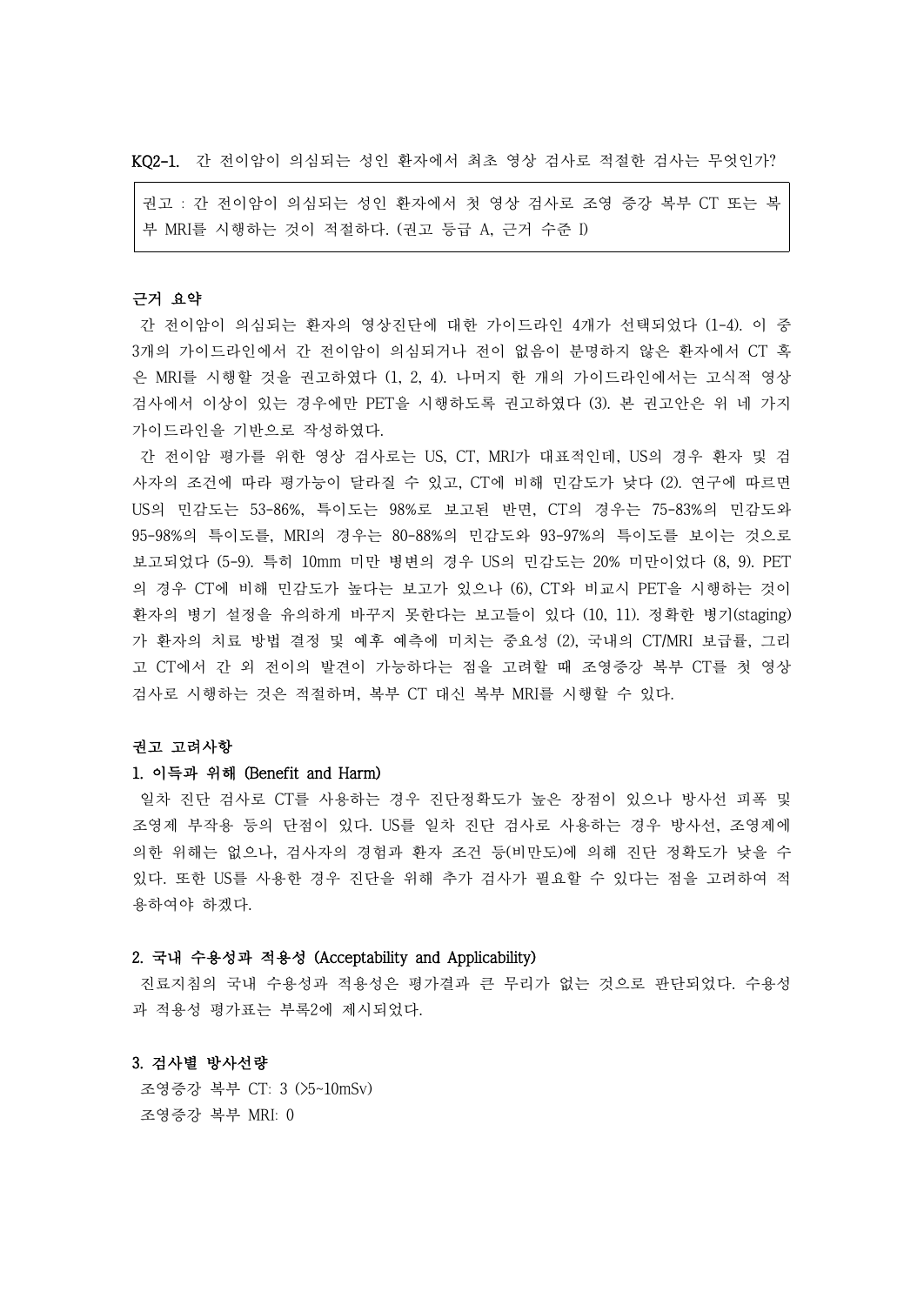# 참고문헌

- 1. Expert Panel on Gastrointestinal I, Kaur H, Hindman NM, Al-Refaie WB, Arif-Tiwari H, Cash BD, et al. ACR Appropriateness Criteria((R)) Suspected Liver Metastases. J Am Coll Radiol 2017;14:S314-S325
- 2. Bipat S, van Leeuwen MS, Ijzermans JN, Comans EF, Planting AS, Bossuyt PM, et al. Evidence-base guideline on management of colorectal liver metastases in the Netherlands. Neth J Med 2007;65:5-14
- 3. Chan K, Welch S, Walker-Dilks C, Raifu A, Ontario provincial Gastrointestinal Disease Site G. Evidence-based guideline recommendations on the use of positron emission tomography imaging in colorectal cancer. Clin Oncol (R Coll Radiol) 2012;24:232-249
- 4. Vogl TJ, Pereira PL, Helmberger T, Schreyer AG, Schmiegel W, Fischer S, et al. Updated S3 Guidelines - Diagnosis and Treatment of Colorectal Carcinoma: Relevance for Radiological Diagnosis and Intervention. Rofo 2019;191:298-310
- 5. Quaia E, D'Onofrio M, Palumbo A, Rossi S, Bruni S, Cova M. Comparison of contrast-enhanced ultrasonography versus baseline ultrasound and contrast-enhanced computed tomography in metastatic disease of the liver: diagnostic performance and confidence. Eur Radiol 2006;16:1599-1609
- 6. Niekel MC, Bipat S, Stoker J. Diagnostic imaging of colorectal liver metastases with CT, MR imaging, FDG PET, and/or FDG PET/CT: a meta-analysis of prospective studies including patients who have not previously undergone treatment. Radiology 2010;257:674-684
- 7. Floriani I, Torri V, Rulli E, Garavaglia D, Compagnoni A, Salvolini L, et al. Performance of imaging modalities in diagnosis of liver metastases from colorectal cancer: a systematic review and meta-analysis. J Magn Reson Imaging 2010;31:19-31
- 8. Wernecke K, Rummeny E, Bongartz G, Vassallo P, Kivelitz D, Wiesmann W, et al. Detection of hepatic masses in patients with carcinoma: comparative sensitivities of sonography, CT, and MR imaging. AJR Am J Roentgenol 1991;157:731-739
- 9. Ohlsson B, Tranberg KG, Lundstedt C, Ekberg H, Hederstrom E. Detection of hepatic metastases in colorectal cancer: a prospective study of laboratory and imaging methods. Eur J Surg 1993;159:275-281
- 10. Veit-Haibach P, Kuehle CA, Beyer T, Stergar H, Kuehl H, Schmidt J, et al. Diagnostic accuracy of colorectal cancer staging with whole-body PET/CT colonography. JAMA 2006;296:2590-2600
- 11. Kinner S, Antoch G, Bockisch A, Veit-Haibach P. Whole-body PET/CT-colonography: a possible new concept for colorectal cancer staging. Abdom Imaging 2007;32:606-612
- 12. Kinkel K, Lu Y, Both M, Warren RS, Thoeni RF. Detection of hepatic metastases from cancers of the gastrointestinal tract by using noninvasive imaging methods (US, CT, MR imaging, PET): a meta-analysis. Radiology 2002;224:748-756
- 13. Jeffery M, Hickey BE, Hider PN. Follow-up strategies for patients treated for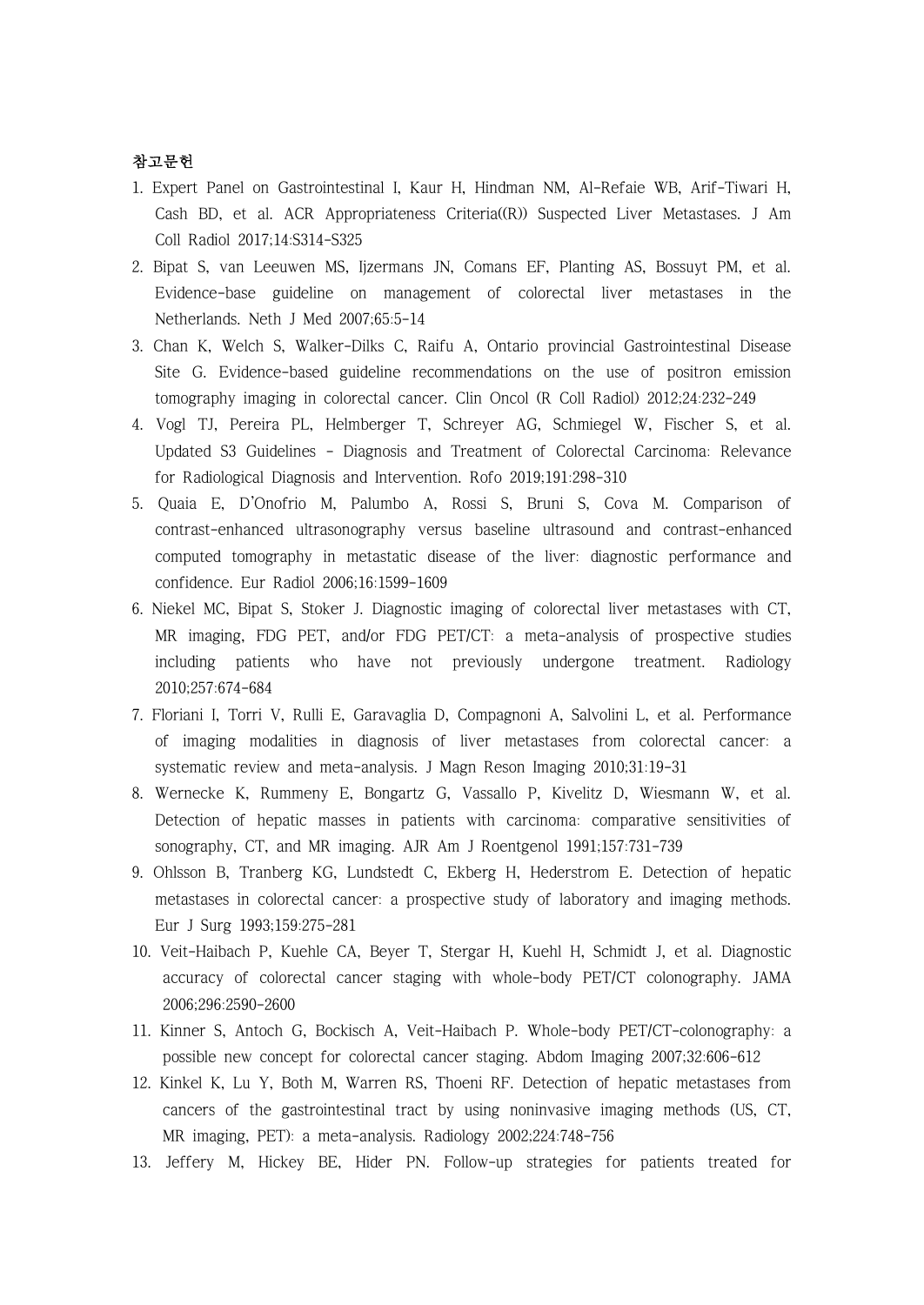non-metastatic colorectal cancer. Cochrane Database Syst Rev 2007:CD002200

- 14. Numminen K, Isoniemi H, Halavaara J, Tervahartiala P, Makisalo H, Laasonen L, et al. Preoperative assessment of focal liver lesions: multidetector computed tomography challenges magnetic resonance imaging. Acta Radiol 2005;46:9-15
- 15. Soyer P, Poccard M, Boudiaf M, Abitbol M, Hamzi L, Panis Y, et al. Detection of hypovascular hepatic metastases at triple-phase helical CT: sensitivity of phases and comparison with surgical and histopathologic findings. Radiology 2004;231:413-420
- 16. Valls C, Andia E, Sanchez A, Guma A, Figueras J, Torras J, et al. Hepatic metastases from colorectal cancer: preoperative detection and assessment of resectability with helical CT. Radiology 2001;218:55-60
- 17. Hammerstingl R, Huppertz A, Breuer J, Balzer T, Blakeborough A, Carter R, et al. Diagnostic efficacy of gadoxetic acid (Primovist)-enhanced MRI and spiral CT for a therapeutic strategy: comparison with intraoperative and histopathologic findings in focal liver lesions. Eur Radiol 2008;18:457-467
- 18. Kim YK, Lee MW, Lee WJ, Kim SH, Rhim H, Lim JH, et al. Diagnostic accuracy and sensitivity of diffusion-weighted and of gadoxetic acid-enhanced 3-T MR imaging alone or in combination in the detection of small liver metastasis  $(\angle f = 1.5 \text{ cm}$  in diameter). Invest Radiol 2012;47:159-166
- 19. Kulemann V, Schima W, Tamandl D, Kaczirek K, Gruenberger T, Wrba F, et al. Preoperative detection of colorectal liver metastases in fatty liver: MDCT or MRI? Eur J Radiol 2011;79:e1-6
- 20. Wiering B, Krabbe PF, Jager GJ, Oyen WJ, Ruers TJ. The impact of fluor-18-deoxyglucose-positron emission tomography in the management of colorectal liver metastases. Cancer 2005;104:2658-2670
- 21. Ruers TJ, Wiering B, van der Sijp JR, Roumen RM, de Jong KP, Comans EF, et al. Improved selection of patients for hepatic surgery of colorectal liver metastases with (18)F-FDG PET: a randomized study. J Nucl Med 2009;50:1036-1041
- 22. Moulton CA, Gu CS, Law CH, Tandan VR, Hart R, Quan D, et al. Effect of PET before liver resection on surgical management for colorectal adenocarcinoma metastases: a randomized clinical trial. JAMA 2014;311:1863-1869
- 23. Truant S, Huglo D, Hebbar M, Ernst O, Steinling M, Pruvot FR. Prospective evaluation of the impact of [18F]fluoro-2-deoxy-D-glucose positron emission tomography of resectable colorectal liver metastases. Br J Surg 2005;92:362-369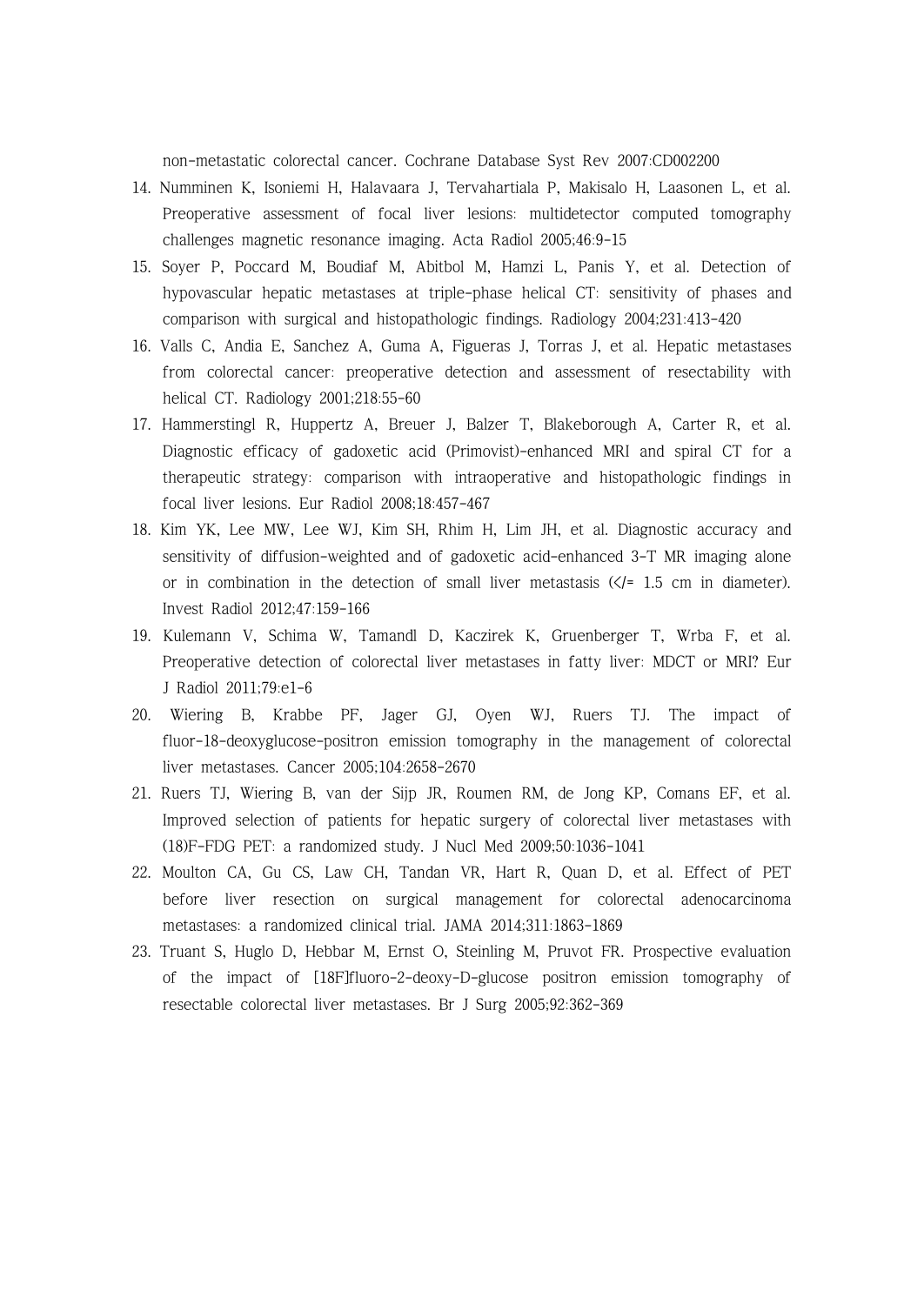KQ2-2. 원발암 치료 후 간 전이암의 발생 위험이 있는 성인환자에서 간 전이 검사로 적절 한 영상 검사는 무엇인가?

권고 : 간 전이암의 발생 위험이 있는 성인 환자에서 간 전이 검사로 조영증강 복부 CT 를 시행하는 것이 적절하다.(권고 등급 A, 근거 수준 I)

#### 근거 요약

간 전이암이 의심되는 환자의 영상진단에 대한 가이드라인 4개가 선택되었다 (1-4). 이 중 2개의 가이드라인에서 치료 후 간 전이암 발생 감시 영상 검사로 초음파 검사를 1차적으로 권고하였다 (2, 4). 이러한 권고는 초음파검사의 높은 접근성 및 cost-effectiveness를 기반으 로 한다 (2, 4). 그러나 초음파검사의 낮은 민감도와 특이도를 고려하여 (12), 초음파검사를 이용한 평가에 제한이 있거나 CEA 값의 증가가 있는 경우 조영증강 CT 혹은 MRI를 권고하 고 있다 (2). 다른 하나의 가이드라인에서는 조영증강 CT를 우선적으로 권고하며 (1), 간 병 변 검출에 대한 초음파 검사의 낮은 민감도 (53-77%) (12) 및 단면 영상 (cross-sectional imaging)을 시행했을 때 국소적 재발의 조기 발견 및 재발에 대한 근치적 절제 (대장직장암 의 경우)의 기회가 증가한다는 보고를 바탕으로 한다 (13). 나머지 하나의 가이드라인에서는 PET을 치료 후 일상적 감시 검사로 권고하지 않으며, CEA의 증가가 있으면서 고식적 영상 검사에서 재발 병소가 분명하지 않은 경우에 시행하는 것을 권고하였다 (3). 간 전이암의 감 시 검사로 초음파 검사 및 조영 증강 CT를 사용하는 것은 적절하다고 생각되며, 초음파검 사를 이용한 평가에 제한이 있거나 간 외 동시 전이 혹은 국소 재발의 위험이 있는 환자에 서는 조영 증강 CT가 선호된다. 국내에서는 초음파 검사와 조영증강 CT 사이에 의료 비용 의 차이가 거의 없고, 검사의 접근성 역시 큰 차이가 없는 점을 고려할 때 조영증강 CT를 시행하는 것을 권고하는 것이 적절하다.

#### 권고 고려사항

#### 1. 이득과 위해 (Benefit and Harm)

초음파검사를 치료 후 감시 검사로 사용하는 경우 높은 접근성과 cost-effectiveness의 장 점이 있고 방사선 피폭이나 조영제 부작용의 우려도 적다. 그러나 검사자의 경험과 환자 조 건 등(비만도)에 의해 진단 정확도가 낮을 수 있으며 작은 간 전이암, 간 외 동시 전이나 국 소 재발 유무를 파악하기 어렵다. 감시 검사로 CT를 사용하는 경우 진단정확도가 높고 간 외 전이나 국소 재발을 평가할 수 있다는 장점이 있으나 방사선 피폭 및 조영제 부작용의 단점이 있음을 고려하여 적용하여야 하겠다.

### 2. 국내 수용성과 적용성 (Acceptability and Applicability)

진료지침의 국내 수용성과 적용성은 평가결과 큰 무리가 없는 것으로 판단되었다. 수용성 과 적용성 평가표는 부록2에 제시되었다.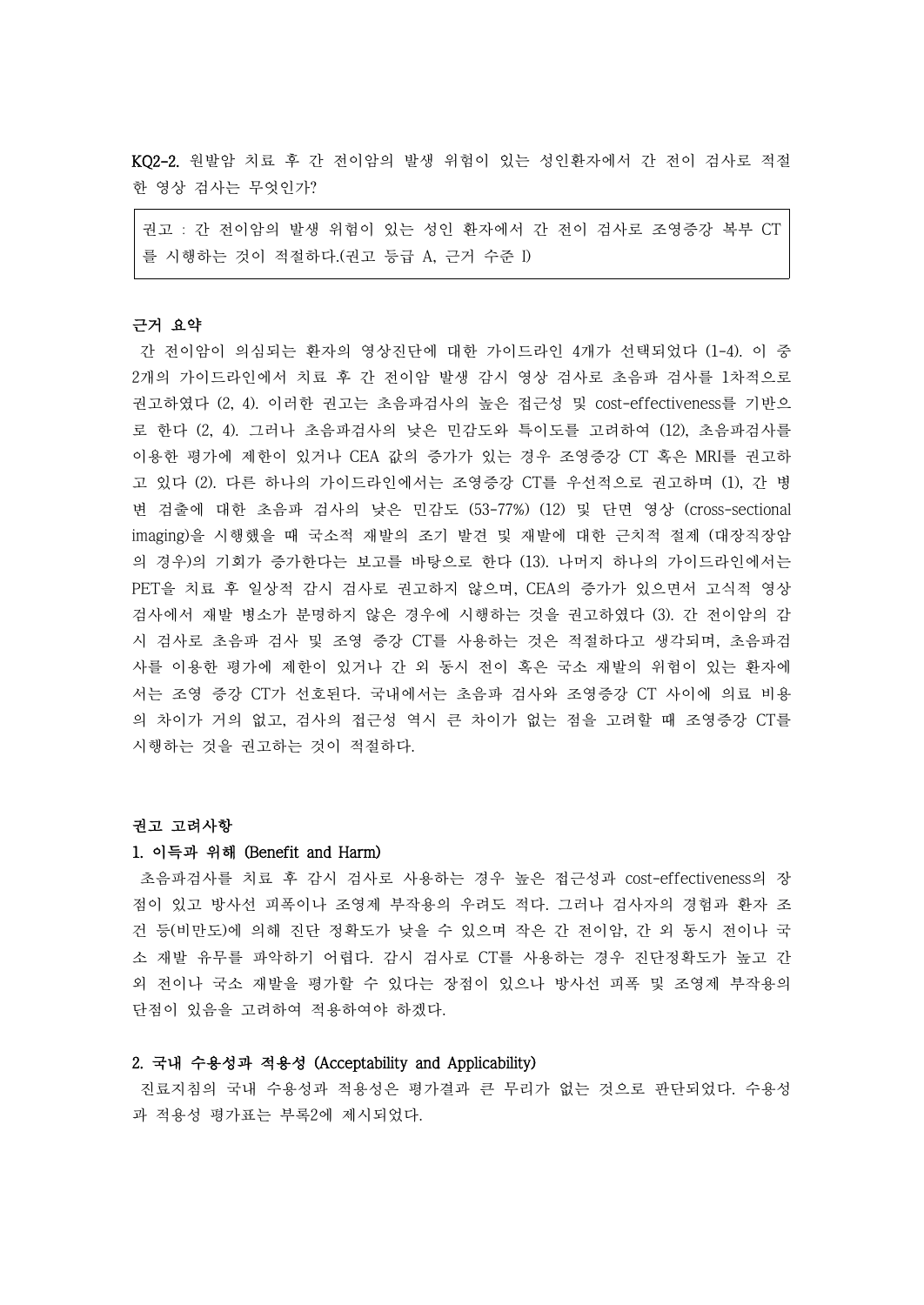### 3. 검사별 방사선량

조영증강 복부 CT: 3 (>5~10mSv)

## 참고문헌

- 1. Expert Panel on Gastrointestinal I, Kaur H, Hindman NM, Al-Refaie WB, Arif-Tiwari H, Cash BD, et al. ACR Appropriateness Criteria((R)) Suspected Liver Metastases. J Am Coll Radiol 2017;14:S314-S325
- 2. Bipat S, van Leeuwen MS, Ijzermans JN, Comans EF, Planting AS, Bossuyt PM, et al. Evidence-base guideline on management of colorectal liver metastases in the Netherlands. Neth J Med 2007;65:5-14
- 3. Chan K, Welch S, Walker-Dilks C, Raifu A, Ontario provincial Gastrointestinal Disease Site G. Evidence-based guideline recommendations on the use of positron emission tomography imaging in colorectal cancer. Clin Oncol (R Coll Radiol) 2012;24:232-249
- 4. Vogl TJ, Pereira PL, Helmberger T, Schreyer AG, Schmiegel W, Fischer S, et al. Updated S3 Guidelines - Diagnosis and Treatment of Colorectal Carcinoma: Relevance for Radiological Diagnosis and Intervention. Rofo 2019;191:298-310
- 5. Quaia E, D'Onofrio M, Palumbo A, Rossi S, Bruni S, Cova M. Comparison of contrast-enhanced ultrasonography versus baseline ultrasound and contrast-enhanced computed tomography in metastatic disease of the liver: diagnostic performance and confidence. Eur Radiol 2006;16:1599-1609
- 6. Niekel MC, Bipat S, Stoker J. Diagnostic imaging of colorectal liver metastases with CT, MR imaging, FDG PET, and/or FDG PET/CT: a meta-analysis of prospective studies including patients who have not previously undergone treatment. Radiology 2010;257:674-684
- 7. Floriani I, Torri V, Rulli E, Garavaglia D, Compagnoni A, Salvolini L, et al. Performance of imaging modalities in diagnosis of liver metastases from colorectal cancer: a systematic review and meta-analysis. J Magn Reson Imaging 2010;31:19-31
- 8. Wernecke K, Rummeny E, Bongartz G, Vassallo P, Kivelitz D, Wiesmann W, et al. Detection of hepatic masses in patients with carcinoma: comparative sensitivities of sonography, CT, and MR imaging. AJR Am J Roentgenol 1991;157:731-739
- 9. Ohlsson B, Tranberg KG, Lundstedt C, Ekberg H, Hederstrom E. Detection of hepatic metastases in colorectal cancer: a prospective study of laboratory and imaging methods. Eur J Surg 1993;159:275-281
- 10. Veit-Haibach P, Kuehle CA, Beyer T, Stergar H, Kuehl H, Schmidt J, et al. Diagnostic accuracy of colorectal cancer staging with whole-body PET/CT colonography. JAMA 2006;296:2590-2600
- 11. Kinner S, Antoch G, Bockisch A, Veit-Haibach P. Whole-body PET/CT-colonography: a possible new concept for colorectal cancer staging. Abdom Imaging 2007;32:606-612
- 12. Kinkel K, Lu Y, Both M, Warren RS, Thoeni RF. Detection of hepatic metastases from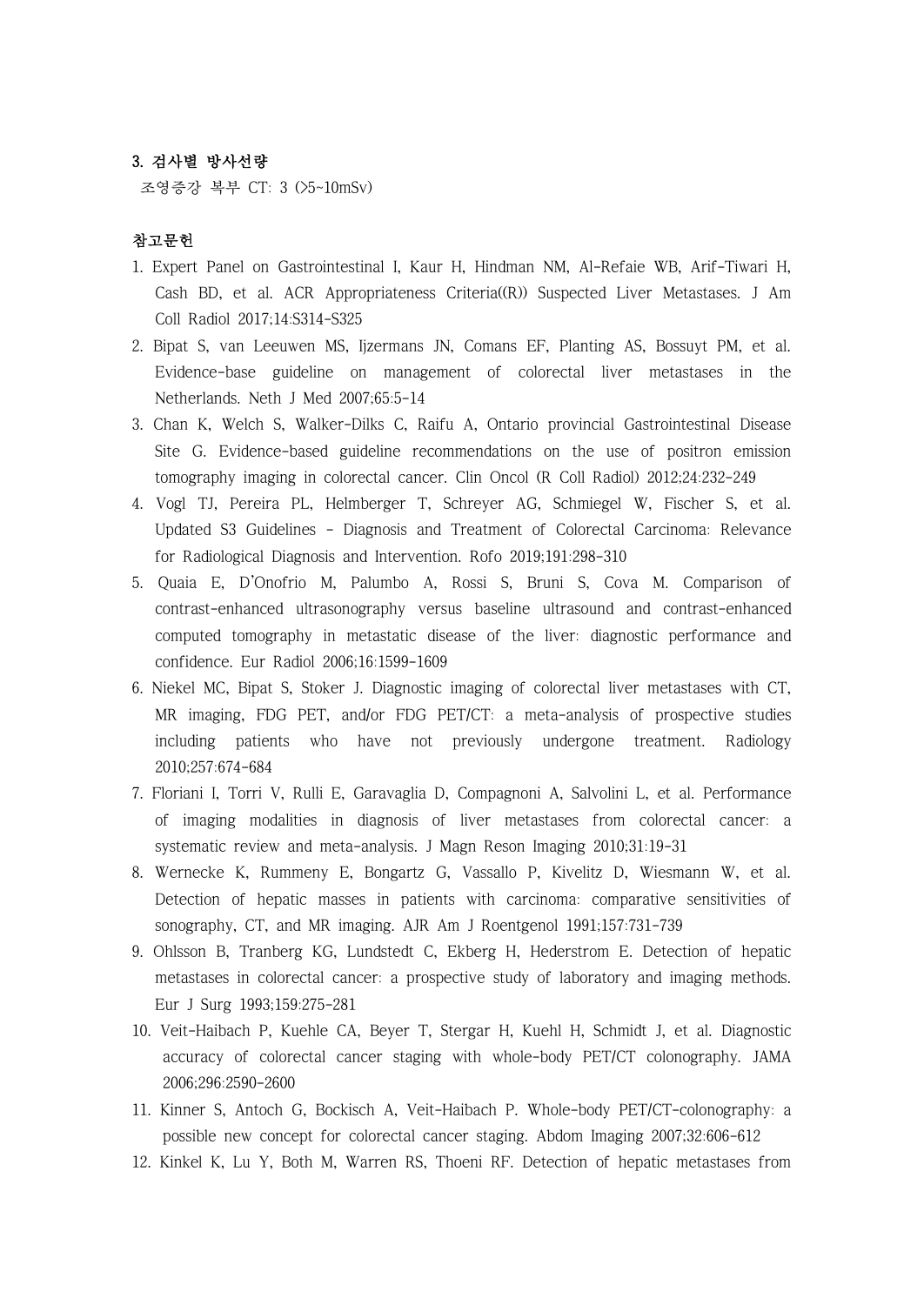cancers of the gastrointestinal tract by using noninvasive imaging methods (US, CT, MR imaging, PET): a meta-analysis. Radiology 2002;224:748-756

- 13. Jeffery M, Hickey BE, Hider PN. Follow-up strategies for patients treated for non-metastatic colorectal cancer. Cochrane Database Syst Rev 2007:CD002200
- 14. Numminen K, Isoniemi H, Halavaara J, Tervahartiala P, Makisalo H, Laasonen L, et al. Preoperative assessment of focal liver lesions: multidetector computed tomography challenges magnetic resonance imaging. Acta Radiol 2005;46:9-15
- 15. Soyer P, Poccard M, Boudiaf M, Abitbol M, Hamzi L, Panis Y, et al. Detection of hypovascular hepatic metastases at triple-phase helical CT: sensitivity of phases and comparison with surgical and histopathologic findings. Radiology 2004;231:413-420
- 16. Valls C, Andia E, Sanchez A, Guma A, Figueras J, Torras J, et al. Hepatic metastases from colorectal cancer: preoperative detection and assessment of resectability with helical CT. Radiology 2001;218:55-60
- 17. Hammerstingl R, Huppertz A, Breuer J, Balzer T, Blakeborough A, Carter R, et al. Diagnostic efficacy of gadoxetic acid (Primovist)-enhanced MRI and spiral CT for a therapeutic strategy: comparison with intraoperative and histopathologic findings in focal liver lesions. Eur Radiol 2008;18:457-467
- 18. Kim YK, Lee MW, Lee WJ, Kim SH, Rhim H, Lim JH, et al. Diagnostic accuracy and sensitivity of diffusion-weighted and of gadoxetic acid-enhanced 3-T MR imaging alone or in combination in the detection of small liver metastasis  $(\angle f = 1.5 \text{ cm}$  in diameter). Invest Radiol 2012;47:159-166
- 19. Kulemann V, Schima W, Tamandl D, Kaczirek K, Gruenberger T, Wrba F, et al. Preoperative detection of colorectal liver metastases in fatty liver: MDCT or MRI? Eur J Radiol 2011;79:e1-6
- 20. Wiering B, Krabbe PF, Jager GJ, Oyen WJ, Ruers TJ. The impact of fluor-18-deoxyglucose-positron emission tomography in the management of colorectal liver metastases. Cancer 2005;104:2658-2670
- 21. Ruers TJ, Wiering B, van der Sijp JR, Roumen RM, de Jong KP, Comans EF, et al. Improved selection of patients for hepatic surgery of colorectal liver metastases with (18)F-FDG PET: a randomized study. J Nucl Med 2009;50:1036-1041
- 22. Moulton CA, Gu CS, Law CH, Tandan VR, Hart R, Quan D, et al. Effect of PET before liver resection on surgical management for colorectal adenocarcinoma metastases: a randomized clinical trial. JAMA 2014;311:1863-1869
- 23. Truant S, Huglo D, Hebbar M, Ernst O, Steinling M, Pruvot FR. Prospective evaluation of the impact of [18F]fluoro-2-deoxy-D-glucose positron emission tomography of resectable colorectal liver metastases. Br J Surg 2005;92:362-369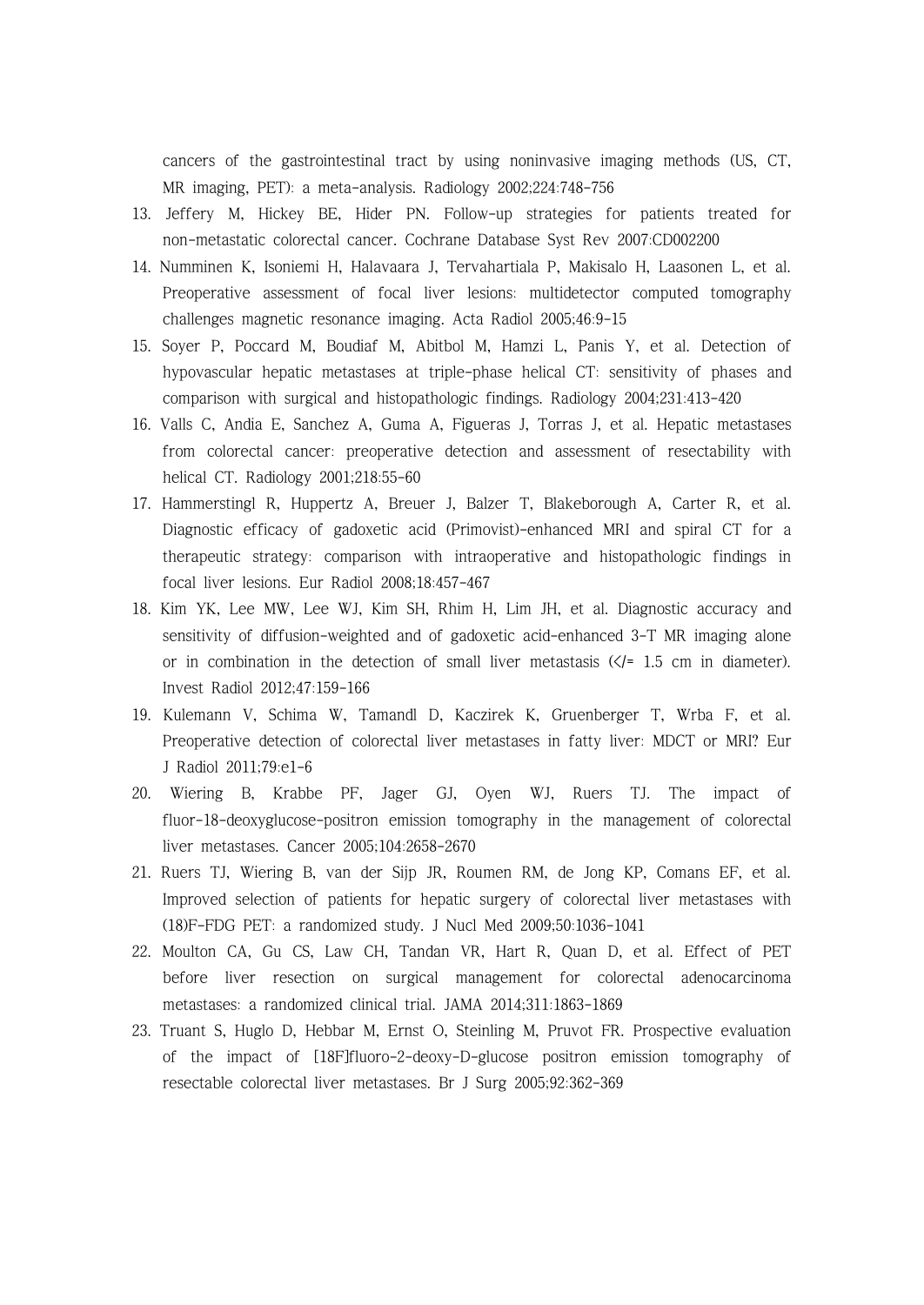KQ2-3. 간 전이암이 있는 성인환자에서 수술 전 평가를 위해 적절한 영상검사는 무엇인가?

권고 1 : 간 전이암의 수술 전 영상 평가 검사로는 MRI가 적절하며, 최적화된 CT를 사용 하는 것도 적절하다. (권고 등급 A, 근거 수준 I) 권고 2 : 간 외 전이를 평가하기 위해 조영 증강 CT 외에도 FDG-PET/CT 시행을 고려할 수 있다. (권고 등급 B, 근거 수준 II)

# 근거 요약

간 전이암의 수술 전 평가를 위한 영상검사에 대한 가이드라인 4개가 선택되었다 (1-4). 두 개의 가이드라인에서는 간 전이암의 범위 (extent)를 평가하기 위한 검사로 조영 증강 CT 혹은 MRI를 권고하였다 (1, 2). 간 전이암의 수술 전 영상 평가는 간 전이암의 범위, 위치 (segmental distribution) 및 수술에 필요한 해부학적 정보를 제공해야 한다 (1). 초음파 검사 의 경우 단독으로 전이암의 범위를 평가하기 어렵고, 해부학적 정보를 정확히 전달할 수 없 어 수술 전 영상 평가로는 제한이 있다. 조영 증강 CT는 간 전이암의 범위 및 간 외 전이 를 평가하는 데 유용하며 (14-16) 수술에 필요한 해부학적 정보를 제공한다. 확산 강조 영상 (diffusion weighted imaging) 혹은 간세포 특이 조영제를 사용한 MRI는 10mm 이하의 작은 간 전이암의 발견에 CT보다 민감도와 정확도가 높고 (7, 17, 18), 항암 화학 요법 이후 지 방간이 있는 환자에서 CT보다 저혈관성 간 전이암의 발견에 유용하다 (19). 수술적 절제의 대상이 되는 경우는 주로 대장/직장암에서 기원한 간 전이암이며, 이러한 경우 대개 근치적 목적으로 수술을 시행하게 된다는 점을 고려하였을 때 민감도가 높은 검사를 시행하여 작은 병변을 발견할 필요가 있다. 따라서 수술 전 영상 검사로는 MRI를 권고하며, 적절한 MRI 영 상을 얻기 어려운 경우 문맥기를 포함한 최적화 된 CT를 대신 사용할 수 있다.<br>세 개의 가이드라인에서는 간 외 전이 여부를 파악하기 위해 FDG-PET/CT를 권고하며

(2-4), 이는 FDG-PET/CT가 간 전이암 환자의 20-32%에서 치료 방침에 영향을 미쳤다는 연 구 결과를 바탕으로 한다 (20, 21). 그러나 수술 전 FDG-PET/CT가 환자의 생존율 (overall survival)에 큰 영향을 미치지 못했다는 보고가 있고 (22), 최근 연구에서는 FDG-PET/CT가 환자 치료 방침을 변경한 경우가 6-8% 정도로 보고 된 점 (22, 23)을 고려하여 권고문을 작 성하였다.

#### 권고 고려사항

#### 1. 이득과 위해 (Benefit and Harm)

수술 전 영상 검사로 MRI를 사용할 경우 간 전이암 발견의 민감도 (per-lesion sensitivity) 가 높아져 정확한 수술 전 평가를 기대할 수 있다. 그러나 접근성이 낮고 고가인 단점이 있 으며, 폐쇄공포증이나 인공와우 및 인공심박기 등 금기증이 있는 경우 시행할 수 없다. 문 맥기를 포함한 최적화된 CT의 경우 방사선 피폭이 동반되며 연부조직 대조도가 낮아 작은 병변의 발견에 제한이 있다. 그러나 간 외 전이를 같이 평가할 수 있다는 장점이 있다.<br>FDG-PET/CT의 경우 간 외 전이 발견에 민감하다는 장점이 있으나 비용 및 추가적인 방사 선 노출이 있음을 고려하여 적용해야 한다.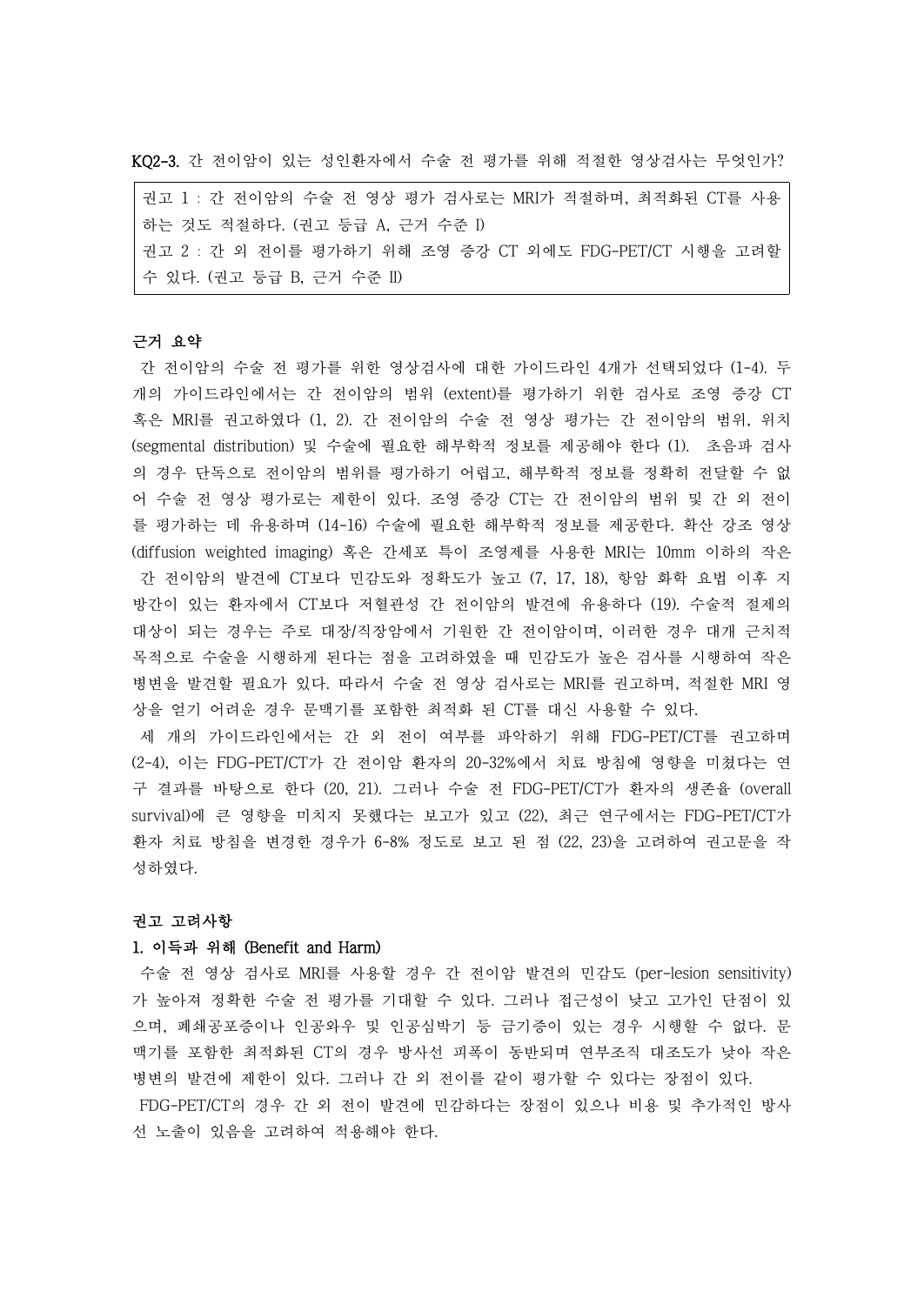## 2. 국내 수용성과 적용성 (Acceptability and Applicability)

진료지침의 국내 수용성과 적용성은 평가결과 큰 무리가 없는 것으로 판단되었다. 수용성 과 적용성 평가표는 부록2에 제시되었다.

## 3. 검사별 방사선량

조영증강 복부 CT: 3 (>5~10mSv) 조영증강 간 MRI 0 FDG-PET/CT 4 (>10mSv)

# 참고문헌

- 1. Expert Panel on Gastrointestinal I, Kaur H, Hindman NM, Al-Refaie WB, Arif-Tiwari H, Cash BD, et al. ACR Appropriateness Criteria((R)) Suspected Liver Metastases. J Am Coll Radiol 2017;14:S314-S325
- 2. Bipat S, van Leeuwen MS, Ijzermans JN, Comans EF, Planting AS, Bossuyt PM, et al. Evidence-base guideline on management of colorectal liver metastases in the Netherlands. Neth J Med 2007;65:5-14
- 3. Chan K, Welch S, Walker-Dilks C, Raifu A, Ontario provincial Gastrointestinal Disease Site G. Evidence-based guideline recommendations on the use of positron emission tomography imaging in colorectal cancer. Clin Oncol (R Coll Radiol) 2012;24:232-249
- 4. Vogl TJ, Pereira PL, Helmberger T, Schreyer AG, Schmiegel W, Fischer S, et al. Updated S3 Guidelines - Diagnosis and Treatment of Colorectal Carcinoma: Relevance for Radiological Diagnosis and Intervention. Rofo 2019;191:298-310
- 5. Quaia E, D'Onofrio M, Palumbo A, Rossi S, Bruni S, Cova M. Comparison of contrast-enhanced ultrasonography versus baseline ultrasound and contrast-enhanced computed tomography in metastatic disease of the liver: diagnostic performance and confidence. Eur Radiol 2006;16:1599-1609
- 6. Niekel MC, Bipat S, Stoker J. Diagnostic imaging of colorectal liver metastases with CT, MR imaging, FDG PET, and/or FDG PET/CT: a meta-analysis of prospective studies including patients who have not previously undergone treatment. Radiology 2010;257:674-684
- 7. Floriani I, Torri V, Rulli E, Garavaglia D, Compagnoni A, Salvolini L, et al. Performance of imaging modalities in diagnosis of liver metastases from colorectal cancer: a systematic review and meta-analysis. J Magn Reson Imaging 2010;31:19-31
- 8. Wernecke K, Rummeny E, Bongartz G, Vassallo P, Kivelitz D, Wiesmann W, et al. Detection of hepatic masses in patients with carcinoma: comparative sensitivities of sonography, CT, and MR imaging. AJR Am J Roentgenol 1991;157:731-739
- 9. Ohlsson B, Tranberg KG, Lundstedt C, Ekberg H, Hederstrom E. Detection of hepatic metastases in colorectal cancer: a prospective study of laboratory and imaging methods. Eur J Surg 1993;159:275-281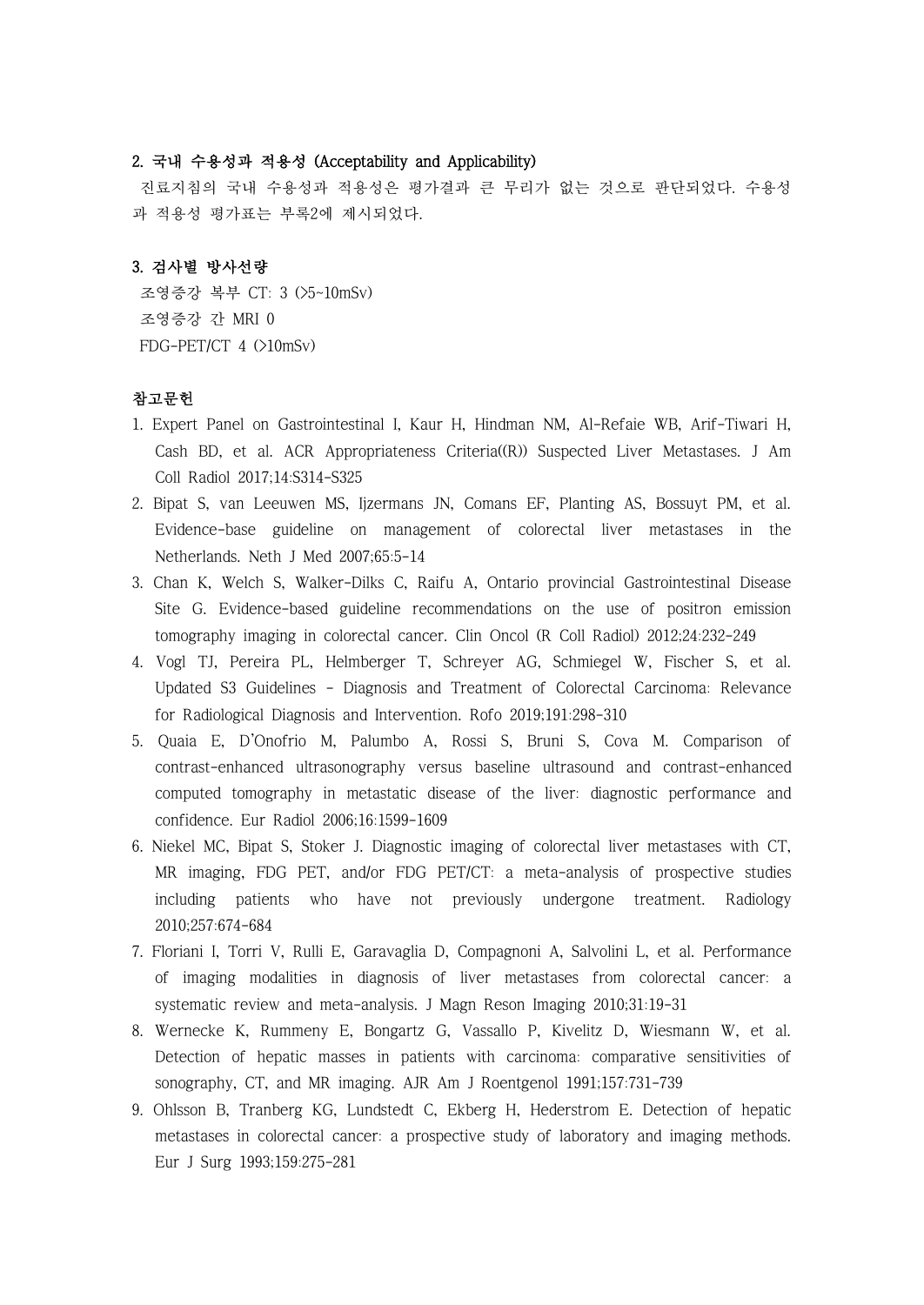- 10. Veit-Haibach P, Kuehle CA, Beyer T, Stergar H, Kuehl H, Schmidt J, et al. Diagnostic accuracy of colorectal cancer staging with whole-body PET/CT colonography. JAMA 2006;296:2590-2600
- 11. Kinner S, Antoch G, Bockisch A, Veit-Haibach P. Whole-body PET/CT-colonography: a possible new concept for colorectal cancer staging. Abdom Imaging 2007;32:606-612
- 12. Kinkel K, Lu Y, Both M, Warren RS, Thoeni RF. Detection of hepatic metastases from cancers of the gastrointestinal tract by using noninvasive imaging methods (US, CT, MR imaging, PET): a meta-analysis. Radiology 2002;224:748-756
- 13. Jeffery M, Hickey BE, Hider PN. Follow-up strategies for patients treated for non-metastatic colorectal cancer. Cochrane Database Syst Rev 2007:CD002200
- 14. Numminen K, Isoniemi H, Halavaara J, Tervahartiala P, Makisalo H, Laasonen L, et al. Preoperative assessment of focal liver lesions: multidetector computed tomography challenges magnetic resonance imaging. Acta Radiol 2005;46:9-15
- 15. Soyer P, Poccard M, Boudiaf M, Abitbol M, Hamzi L, Panis Y, et al. Detection of hypovascular hepatic metastases at triple-phase helical CT: sensitivity of phases and comparison with surgical and histopathologic findings. Radiology 2004;231:413-420
- 16. Valls C, Andia E, Sanchez A, Guma A, Figueras J, Torras J, et al. Hepatic metastases from colorectal cancer: preoperative detection and assessment of resectability with helical CT. Radiology 2001;218:55-60
- 17. Hammerstingl R, Huppertz A, Breuer J, Balzer T, Blakeborough A, Carter R, et al. Diagnostic efficacy of gadoxetic acid (Primovist)-enhanced MRI and spiral CT for a therapeutic strategy: comparison with intraoperative and histopathologic findings in focal liver lesions. Eur Radiol 2008;18:457-467
- 18. Kim YK, Lee MW, Lee WJ, Kim SH, Rhim H, Lim JH, et al. Diagnostic accuracy and sensitivity of diffusion-weighted and of gadoxetic acid-enhanced 3-T MR imaging alone or in combination in the detection of small liver metastasis  $(\zeta$ = 1.5 cm in diameter). Invest Radiol 2012;47:159-166
- 19. Kulemann V, Schima W, Tamandl D, Kaczirek K, Gruenberger T, Wrba F, et al. Preoperative detection of colorectal liver metastases in fatty liver: MDCT or MRI? Eur J Radiol 2011;79:e1-6
- 20. Wiering B, Krabbe PF, Jager GJ, Oyen WJ, Ruers TJ. The impact of fluor-18-deoxyglucose-positron emission tomography in the management of colorectal liver metastases. Cancer 2005;104:2658-2670
- 21. Ruers TJ, Wiering B, van der Sijp JR, Roumen RM, de Jong KP, Comans EF, et al. Improved selection of patients for hepatic surgery of colorectal liver metastases with (18)F-FDG PET: a randomized study. J Nucl Med 2009;50:1036-1041
- 22. Moulton CA, Gu CS, Law CH, Tandan VR, Hart R, Quan D, et al. Effect of PET before liver resection on surgical management for colorectal adenocarcinoma metastases: a randomized clinical trial. JAMA 2014;311:1863-1869